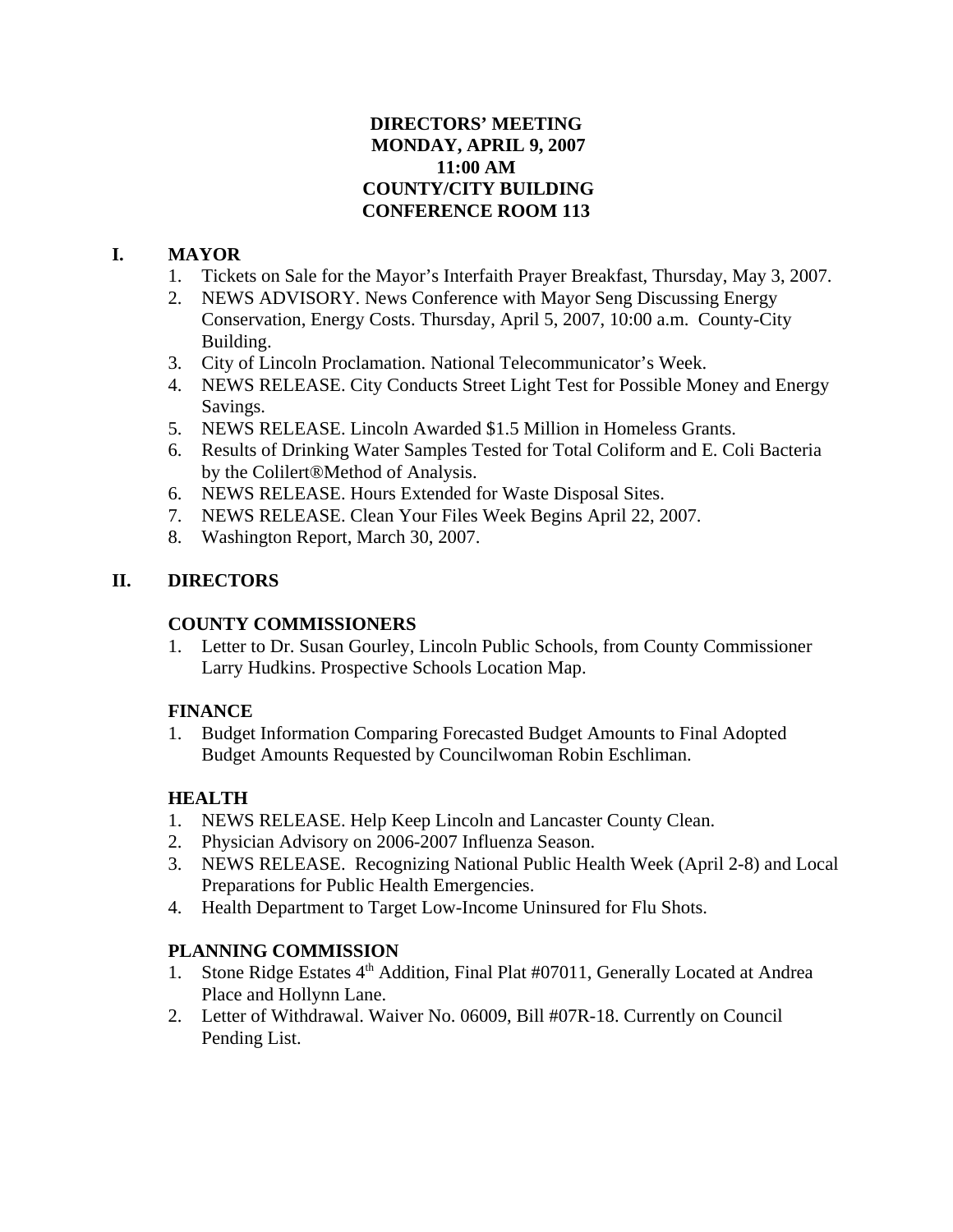## **PLANNING COMMISSION FINAL ACTION**

1. Special Permit No. 07005. Yankee Hill Townhomes Community Unit Plan. 84<sup>th</sup> and Yankee Hill Road.

## **WOMEN'S COMMISSION**

1. Director's Report for March 2008.

## **III. CITY CLERK**

### **IV. COUNCIL REQUESTS/CORRESPONDENCE**

- 1. Letter from Lincoln City Council to the Public Service Commission. Concerns about recent increase in order to subsidize telephone service in rural areas.
- 2. Correspondence from Pierson Fitchett Law Firm to Roy and Carolyn Wolgamott regarding Sid Dillon Lighting with attachment letter from Marvin Krout, Planning Director.

## **ROBIN ESCHLIMAN**

1. Request to <del>Don Herz, Finance Director</del> - RE: Keno Funds (Eschliman RFI#7 -04/03/07) **- SEE RESPONSE FROM DON HERZ, CITY FINANCE DIRECTOR ON ESCHLIMAN RFI#7.** 

## **ANNETTE MCROY**

1. Letter from Kim Sturzenegger. Process of Selection Design and Developer for Project at 14<sup>th</sup> and "Q" Streets.

## **V. MISCELLANEOUS**

- 1. Email from Wayne Boles. FireWorks Egress. Traffic Signs Needed.
- 2a. Email from Shannon McGovern. Drag Strip in Cass County?
- 2b. Email from Shannon McGovern. Omaha World Herald article.
- 3. Letter from business owners in the area of Plum to South Streets,  $14<sup>th</sup>$  to  $15<sup>th</sup>$ Streets. Construction parking decisions affecting business owners.
- 4. Newspaper article and note with locations regarding graffiti from anonymous contributor.
- 5. Interlinc Action Center. Correspondence from Terri Vrchota. Problems with Time Warner.
- 6. Email from Nebraska Economic Support Team. Motorsports locations consultants.

## **VI. ADJOURNMENT**

W:\FILES\CITYCOUN\WP\DA040907.wpd/mmm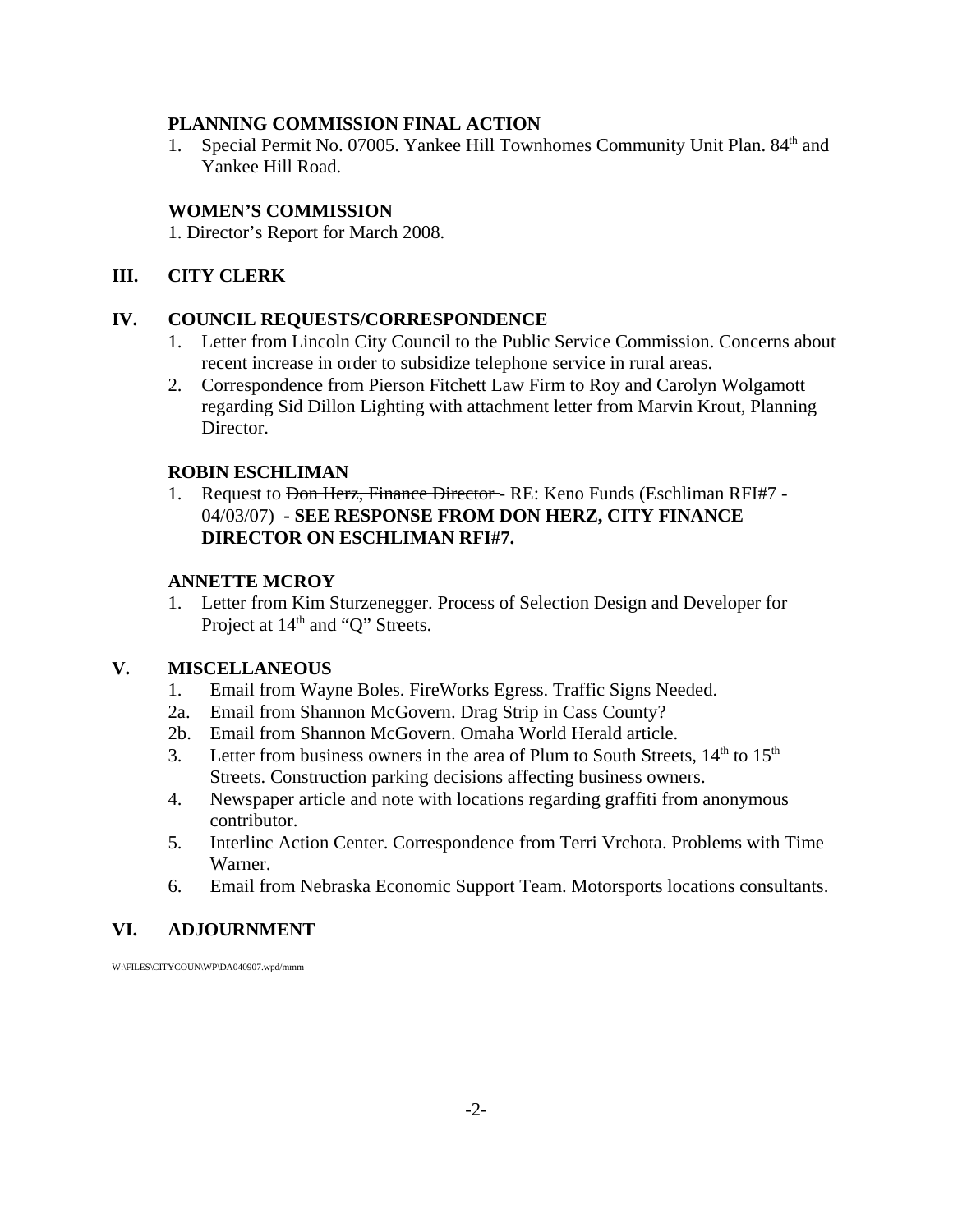## **DIRECTORS' MEETING MINUTES MONDAY, APRIL 9, 2007 11:00 AM COUNTY/CITY BUILDING CONFERENCE ROOM 113**

**Council Members Present:** Patte Newman, Chair**;** Dan Marvin, Vice-Chair; Annette McRoy, Ken Svoboda (arrived at 11:11 a.m.) Jon Camp**,** Jonathan Cook, Robin Eschliman

**Others Present:** Mayor Coleen Seng, Mark Bowen, Ann Harrell, Lin Quenzer, Darl Naumann, Mayor's Office; City Clerk Joan Ross; Dana Roper, City Attorney; Directors and Department Heads; Tammy Grammer, City Council Staff; Deena Winter, Lincoln Journal Star Representative, and Coby Mach, LIBA.

Meeting convened at 11:03 a.m.

Location Announcement of the Nebraska Open Meetings Act: A Copy of the Nebraska Open Meetings Act is Located on the Wall at the Rear of this Room.

## **I. MAYOR -**

Mayor Coleen Seng reported in yesterday's transfers Hy-Vee has purchased other property on "O" Street.

Mayor Seng called on Directors. Marc Wullschleger (Urban Development Director) stated this week is National Community Development Week. As we speak, the Governor is giving out awards and our nominations this morning are Liberty Village, Heartland Optical Center, Lincoln Police Northeast Team Station at  $49<sup>th</sup>$  & Huntington Avenue, and Antelope Park Creek Stream Channel Stabilization. In the past five years, Lincoln has used \$20 million of federal Community Development Block Grant (CDBG) and HOME Investment Partnerships Act (HOME) funds to leverage over \$75 million in private investments. In the past five years, we have purchased 26 vacant lots and built new houses on them, we've created 416 full-time equivalent jobs, 85 micro-enterprise entrepreneurs and businesses that have received loans and 16 businesses have received facade improvement, 1,146 adults received employment and training services and the list goes on and on.

Lynn Johnson (Parks & Recreation Director) stated he talked to Dan (Marvin) last week and he wanted an update on the projects that happened in Peterson Park located at  $21<sup>st</sup>$  & Hwy 2 south of Hwy 2 of Southwood Drive. Two projects are happening there, one is that we've worked with Watershed Management to do a water quality project to define the drainage and stabilize the curve of the pond. This project is essentially finished except some grading and erosion control map that's got to go down. If you have pass it recently they are beginning to stage for extension of the Beal Slough trunk sewer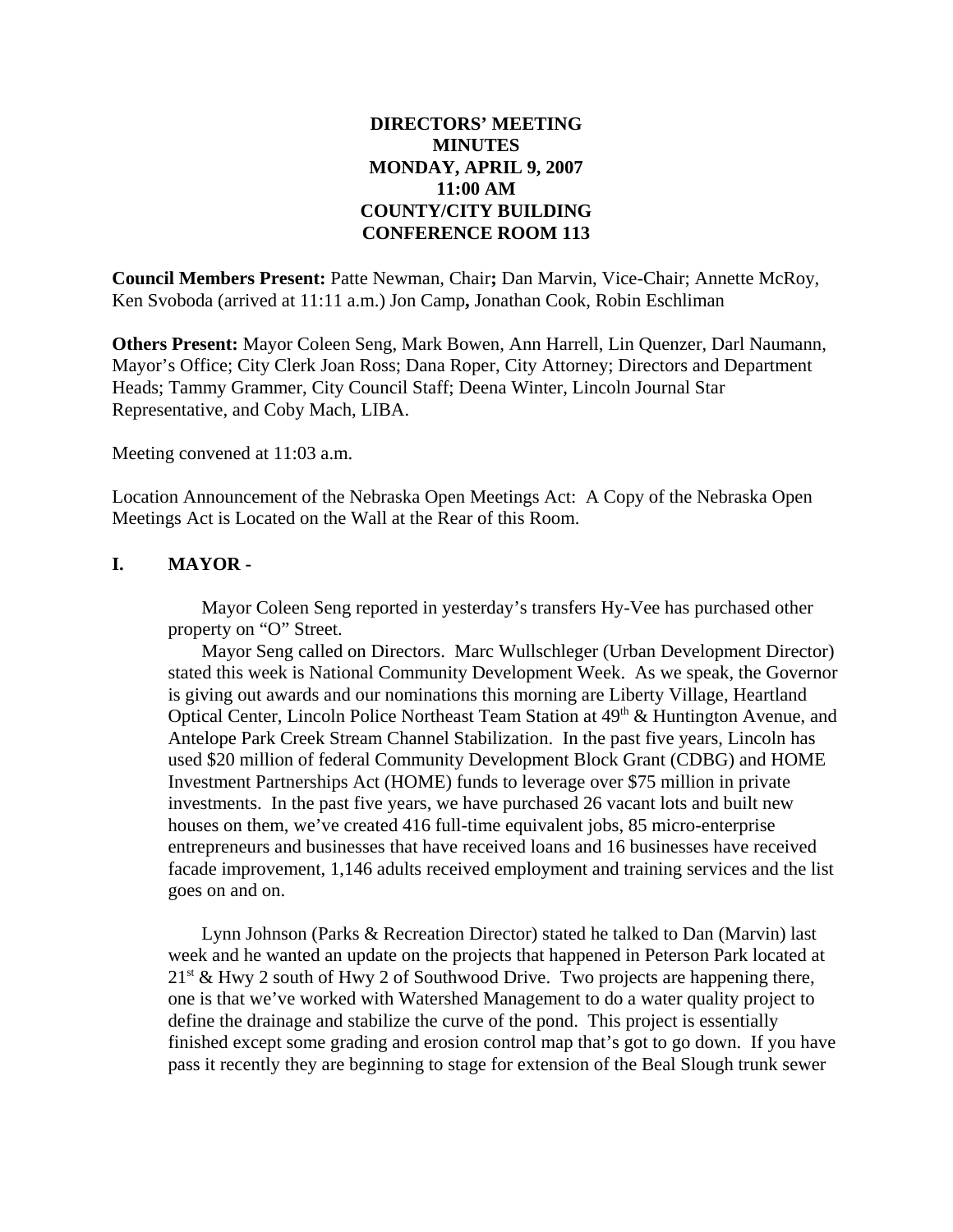that will extend through the park. The impacts on the park as part of this project the playground, there was an old playground that we were planning to replace that playground has been removed at this point. The trunk sewer comes through the location of the old parking lot and so there will be a new parking lot which will shift a little further to the east to make it more accessible for the ballfields. This project is supposed to be finished by the end of June. The special specification for the project will be the contractor maintain access so the ballfields can be used in programs this summer. We will come in late this summer or early fall and construct a new playground with combination of Parks & Recreation Capital Improvement funding and Storm Sewer funding. There is actually an old playground that does not meet any sort of standards but on the south side of channel there were two playgrounds in the park previously. As the new playground is constructed we are going to phase the old one out on the south side of the channel so that we maintain one playground in that park.

Ms. Newman stated she has a question for Lynn Johnson regarding Item 9, she received a couple of emails and some have said don't close our Recreation Center. What is going on? Lynn Johnson stated we have been working with Lincoln Public Schools for about the last 4 years to design a new HVAC system in that building which we knew that we were going to have to replace the system. There's a single HVAC system that serves the Recreation Center and the School and actually the last two summers the air conditioning pretty much has not worked. So, we have been working with LPS to design a new system for the building and Jon (Camp) had a question about the cost. It's going to be a new ground coupled heat pump system so it will be like the new schools and that's why it's so expensive of putting it in but it will save us money over time. We were working towards banking towards funding this and over the past couple of years we have accumulated \$250,000 fortunately with the budget situation we were not able to accumulate more than that. We now know our share of the project is \$750,000 and the agenda item this afternoon is a request to the City Council to enter into an Interlocal Agreement that would essentially commit \$500,000 out of next year's budget. LPS will be bidding the project this month and will start right after school starts so the timing is on us right now. Ms. Newman asked Mr. Johnson if he will be at the meeting this afternoon to explain? Mr. Johnson replied yes. Ms. Newman commented so as far as the rumors of closing the Calvert Recreation Center is that just something that's flying out there. Mr. Johnson replied yes, he thinks the issue is if the City portion is not funded because it's a single plant the Recreation Center would not have heating or air conditioning. Ms. Newman asked what's the break down between LPS and the City? Mr. Johnson replied he can get those numbers, it's based on square footage, it's a proportion that's shared. There's some additional cost, one of the things that has happened the cost has gone up in the last year, we share the gym, we have half the gym and the school has half the gym. Also, the rubber band grader over time has dropped and its pulled the walls on top of the gym so the City's portion is about \$50,000 worth of repair work to replace the rubber band grader and replace the walls that is being pulled in by the existing one. Mr. Camp requested a break down of all the items because it's now expending from just a HVAC system and to be prepared to talk about it this afternoon. Mr. Johnson commented he thinks J.J. Yost has that information. Ms. Eschliman commented maybe too if you could bring this afternoon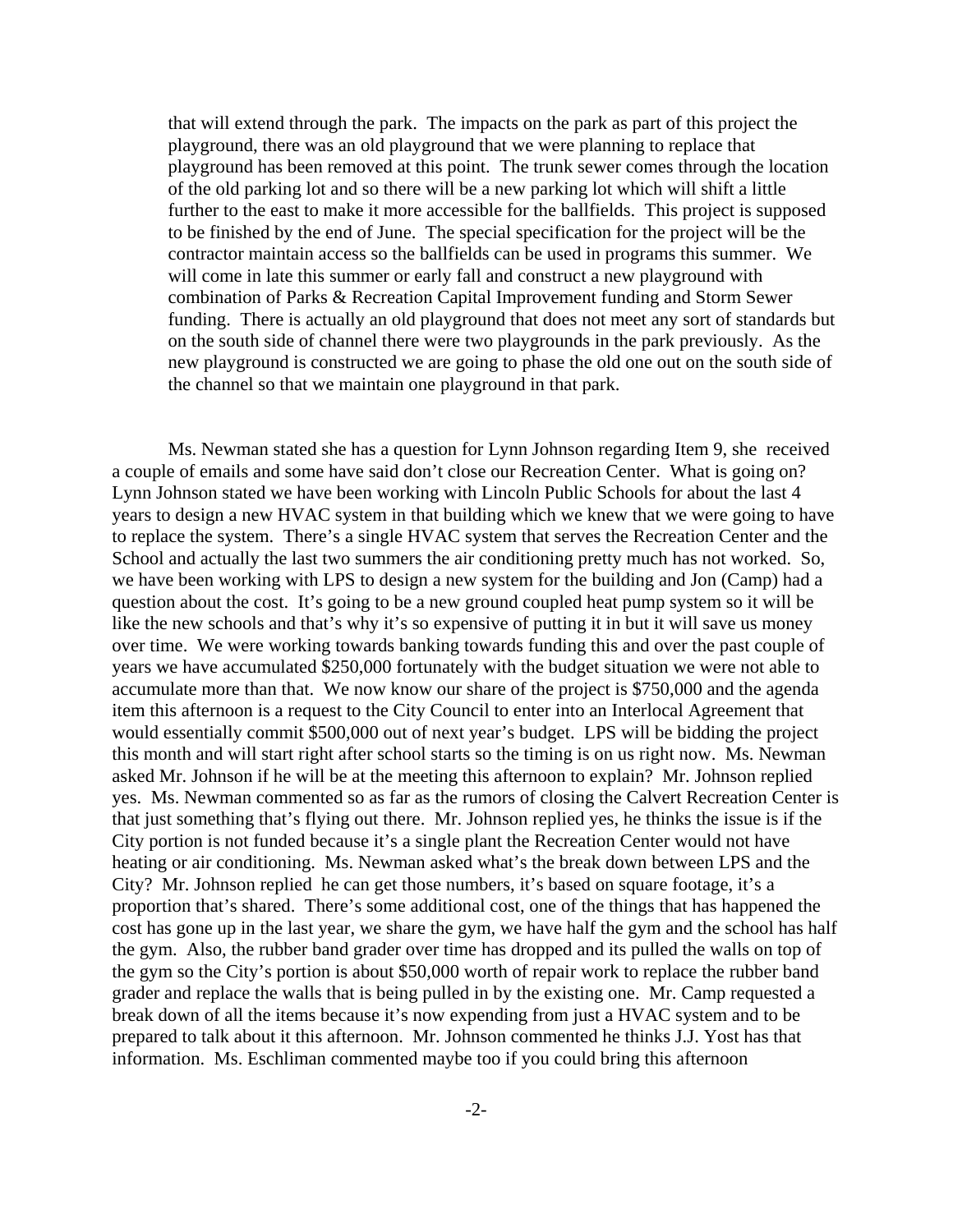information about other alternatives because it kind of sounds from the emails like another alternative is to just not have a Recreation Center at all. Also, tell us what other alternatives they considered and how they got to the \$500,000. Mr. Johnson stated they did not really give much help because with it being a single system and being a LPS building they pretty much vacated what the HVAC system is going to be and they've been talking about it for 4 years and we knew going into this that we were going to a ground coupled heat pump system. Mr. Cook asked how many square feet does the Recreation Center cover? Mr. Johnson replied he thinks between 20,000 - 24,000. Mr. Johnson stated he will have more detailed information this afternoon. *[#9, 07R-81, Approving an Interlocal Agreement between the City and Lincoln Public Schools for joint funding of an indoor air quality project at Calvert Elementary School/Calvert Recreation Center.]*

Darl Naumann (Economic Development Coordinator) stated the April edition of Forbes magazine came out, it showed Lincoln ranked #15 in the United States for the best places for careers and jobs. In the Lincoln Journal Star of Saturday's newspaper there was a small article announcing it. Mayor Seng commented this is really good for Lincoln and she passed the article around to Council.

Bruce Dart (Health Director) stated regarding Item 8 on their Agenda today which is our lease agreement with American Red Cross. We've had that since we have had the vehicle in 2002, the only difference in the agreement, we will extend it from a one year agreement to a three year agreement. *[#8, 07R-80, Approving a lease agreement between the American Red Cross and the City of Lincoln for the Lincoln-Lancaster County Health Department to lease space for the Hazardous Materials Vehicle for a three year term.]* 

*[Material handed out to Council regarding 'Tax Increment Financing Policy'.]*  Mayor Seng stated this is a document that we are about finished with regarding the Tax Increment Financing Policy. She asked Dallas McGee to come this morning, if they have any questions and Mark Bowen is present as well the two of them have worked a long time on this plus quite a few other folks. She wanted Council to know this has been shared with the school administration and the Chamber of Commerce and with some of them that have been up for meetings we have shared all the pieces of it. She knows there are two or three of them that have missed their monthly meeting so they have not seen it. The reason for bringing it this morning is so they can see the Tax Increment Financing (TIF) Policy. Dallas McGee (Urban Development Department) went over the handout with Council. Ms. Eschliman asked if they could receive this information by email? Mr. McGee replied yes. *[See Attachment 'A']* 

- 1. Tickets on Sale for the Mayor's Interfaith Prayer Breakfast, on 05/03/07. NO **COMMENTS**
- 2. NEWS ADVISORY RE: News Conference with Mayor Seng Discussing Energy Conservation, Energy Costs on 04/05/07 at 10:00 a.m. — NO COMMENTS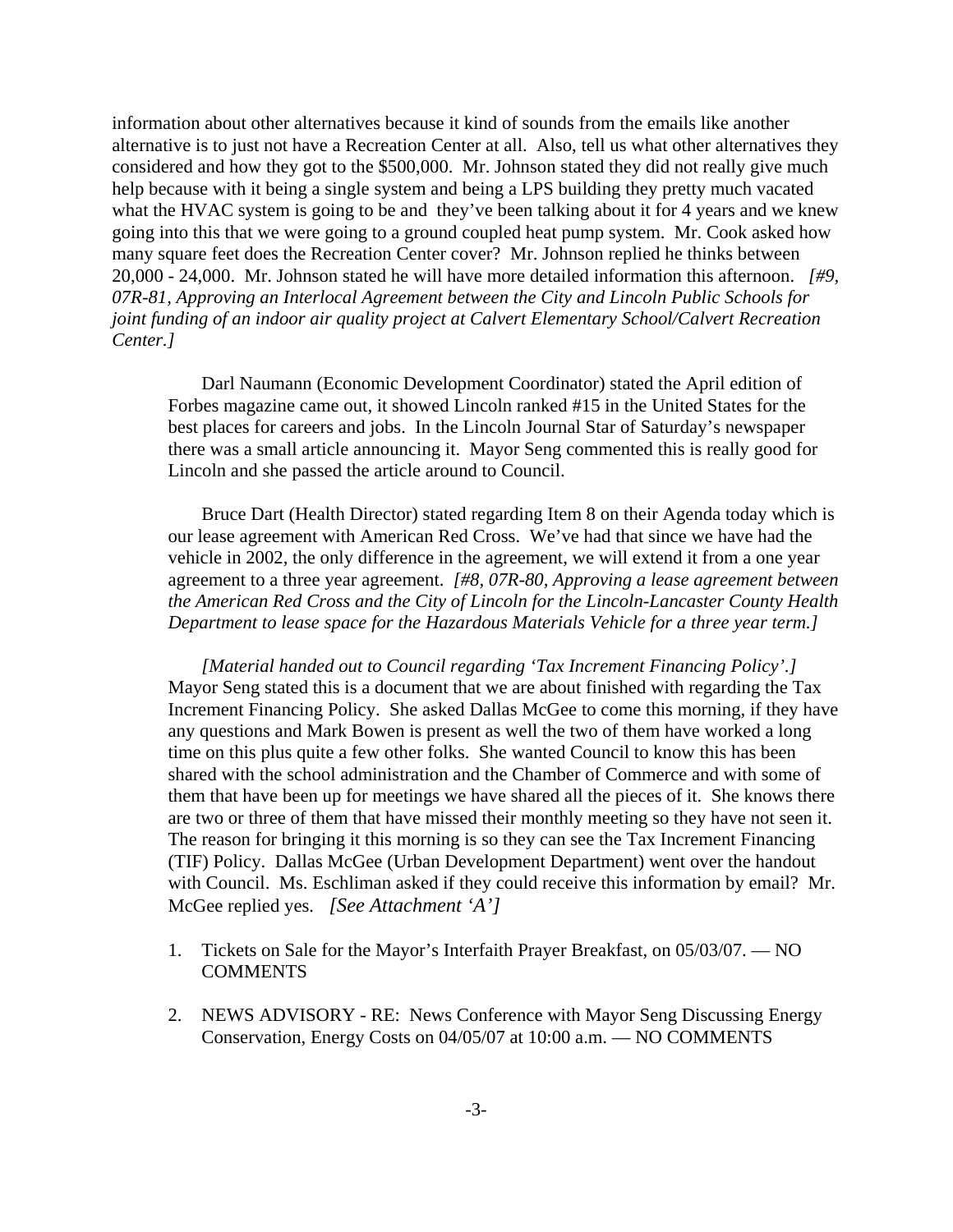- 3. City of Lincoln Proclamation National Telecommunicator's Week. NO **COMMENTS**
- 4. NEWS RELEASE RE: City Conducts Street Light Test for Possible Money and Energy Savings. — NO COMMENTS
- 5. NEWS RELEASE RE: Lincoln Awarded \$1.5 Million in Homeless Grants. NO COMMENTS
- 6. Results of Drinking Water Samples Tested for Total Coliform and E. Coli Bacteria by the Colilert®Method of Analysis. — NO COMMENTS
- 6. NEWS RELEASE RE: Hours Extended for Waste Disposal Sites. NO COMMENTS
- 7. NEWS RELEASE RE: Clean Your Files Week Begins 04/22/07. NO **COMMENTS**
- 8. Washington Report, March 30, 2007. NO COMMENTS

## **II. DIRECTORS -**

## **COUNTY COMMISSIONERS** -

1. Letter to Dr. Susan Gourley, Lincoln Public Schools, from County Commissioner Larry Hudkins. Prospective Schools Location Map. — NO COMMENTS

## **FINANCE -**

1. Budget Information Comparing Forecasted Budget Amounts to Final Adopted Budget Amounts Requested by Councilwoman Robin Eschliman. — NO **COMMENTS** 

## **HEALTH** -

- 1. NEWS RELEASE RE: Help Keep Lincoln and Lancaster County Clean. NO **COMMENTS**
- 2. Physician Advisory on 2006-2007 Influenza Season. NO COMMENTS
- 3. NEWS RELEASE RE: Recognizing National Public Health Week (April 2-8) and Local Preparations for Public Health Emergencies. — NO COMMENTS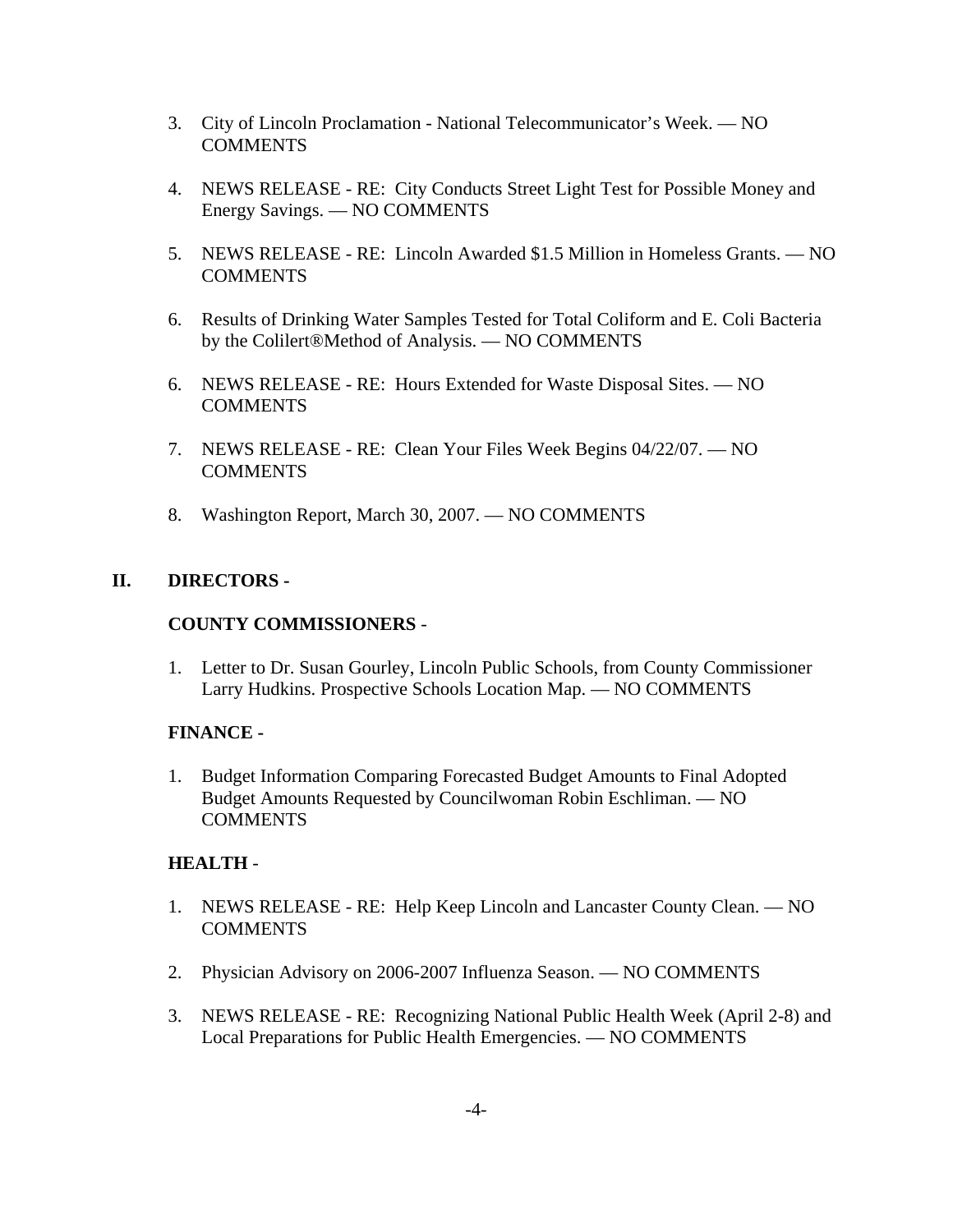4. Health Department to Target Low-Income Uninsured for Flu Shots. — NO COMMENTS

#### **PLANNING -**

- 1. Stone Ridge Estates 4<sup>th</sup> Addition Final Plat #07011 Generally Located at Andrea Place & Hollynn Lane. — NO COMMENTS
- 2. Letter of Withdrawal Waiver #06009, Bill #07R-18 Currently on Council Pending List. — NO COMMENTS

#### **PLANNING COMMISSION FINAL ACTION .....**

1. Special Permit #07005 - Yankee Hill Townhomes Community Unit Plan.  $84<sup>th</sup>$  & Yankee Hill Road. — NO COMMENTS

#### **WOMEN'S COMMISSION -**

1. Director's Report for March 2008. — NO COMMENTS

#### **III. CITY CLERK -**

City Clerk Joan Ross stated on their Agenda today the Mayor's Award of Excellence.

Under 'Public Hearing-Liquor Resolutions' Items 1 & 2 will be called together. *[#1, Application of LMM, Inc. dba Libations and Grand Room for a Class C liquor license at 317 S. 11th Street.; and #2, Manager application of Harlan R. Musil for LMM, Inc. dba Libations and Grand Room at 317 S. 11<sup>th</sup> Street.]* 

Items 3 & 4 will be called together. *[#3, Application of K-Sara Enterprises, Inc. dba Kevin Meier Imports for a Class C liquor license at 3540 Village Drive, Suite 200.; and #4, Manager application of Kevin R. Meier for K-Sara Enterprises, Inc. dba Kevin Meier Imports at 3540 Village Drive, Suite 200.]* 

Item 14, you have a Motion-To-Amend #1. *[#14, 07R-86, Approving the hiring of an auditor in the Finance Department of the City of Lincoln to identify areas of savings to the city in the preparation of the 2007-2008 budget.]* 

Item 26, we had the amended version on the internet. *[#26, 07R-79, Approving the Woodlands at Yankee Hill Conditional Annexation and Zoning Agreement between Carl and Vickie Schmidt, SAP-SE LLC, Midwest Net Lease Investors SE LLC, and Calruby LLC, and the City of Lincoln, relating to the annexation of approximately 194 acres of property generally located on the east side of 70<sup>th</sup> Street south of Yankee Hill Road.]*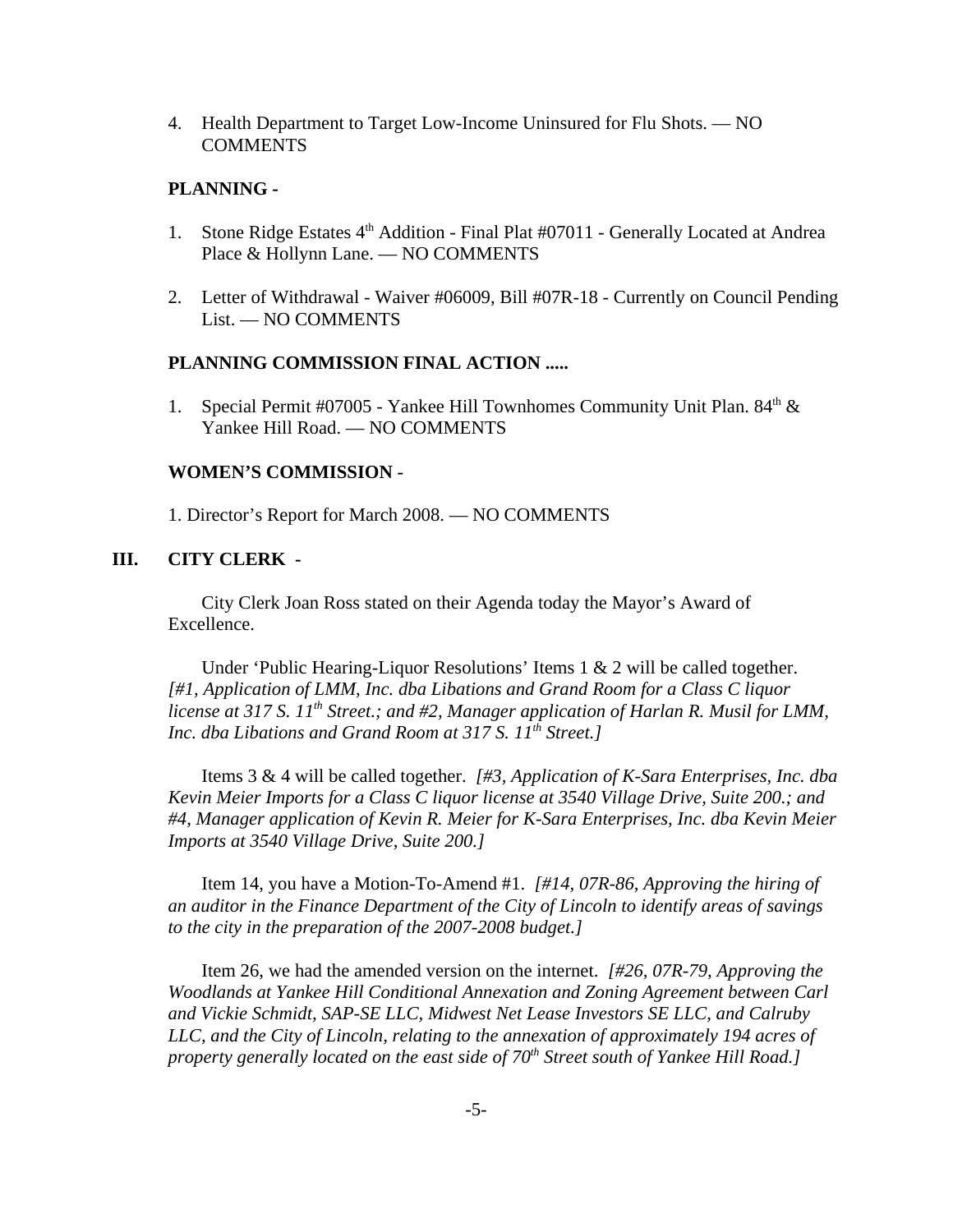For Item 39, she received a request from ESP to withdraw this item. Apparently, they have worked out or compromised with City Departments. *[#39, 07R-18, Waiver 06009-Application of Geico Development to waive the Design Standards and Subdivision Ordinance requirements for stormwater associated with Use Permit No. 04008 on property generally located at S.W. 17<sup>th</sup> Street and West A Street.]* 

For Item 45, they probably saw the request to withdraw this item. *[#45, 07-44, Amending Sections 10.12.030 and 10.14.220 of the Lincoln Municipal Code to add a definition for Red Arrow and to prohibit right-hand turns by vehicles facing a steady red turn arrow.]* 

Ms. Newman asked City Clerk Joan Ross if they received any information back on Item 25? Ms. Newman commented Steve Carper said that he would report back about the meeting. Mr. Camp noted Dallas (McGee) sent the email to us the other day. Nobody had no new information on this item. Ms. Newman commented it was brought forward by League of Human Dignity, Mike Schaefer. Nicole Fleck-Tooze stated Public Works is handling the alley re-paving district part of it. Ms. Newman commented can you contact Steve Carper and find out if they had their meeting that they talked about. Mr. Camp commented maybe as a backup check with Mike Schaefer from League of Human Dignity as well. Ms. Tooze stated okay. *[#25, 07-40, Creating Alley Re-paving District #48 in the east/west alley of O to P Streets, 17<sup>th</sup> to 18<sup>th</sup> Streets and assessing the costs thereof against the benefitted properties.]*

#### **IV. COUNCIL REQUESTS/CORRESPONDENCE -**

#### **COUNCIL -**

- 1. Letter from Lincoln City Council to the Public Service Commission RE: Concerns about recent increase in order to subsidize telephone service in rural areas. — NO COMMENTS
- 2. Correspondence from Pierson Fitchett Law Firm to Roy & Carolyn Wolgamott RE: Sid Dillon Lighting with attachment letter from Marvin Krout, Planning Director. — NO COMMENTS

**JON CAMP -** No Comments

**JONATHAN COOK -** No Comments

**ROBIN ESCHLIMAN -** No Comments

1. Request to <del>Don Herz, Finance Director</del> - RE: Keno Funds (Eschliman RFI#7 -04/03/07) **- 1.) SEE RESPONSE FROM DON HERZ, CITY FINANCE DIRECTOR ON ESCHLIMAN RFI#7. —** NO COMMENTS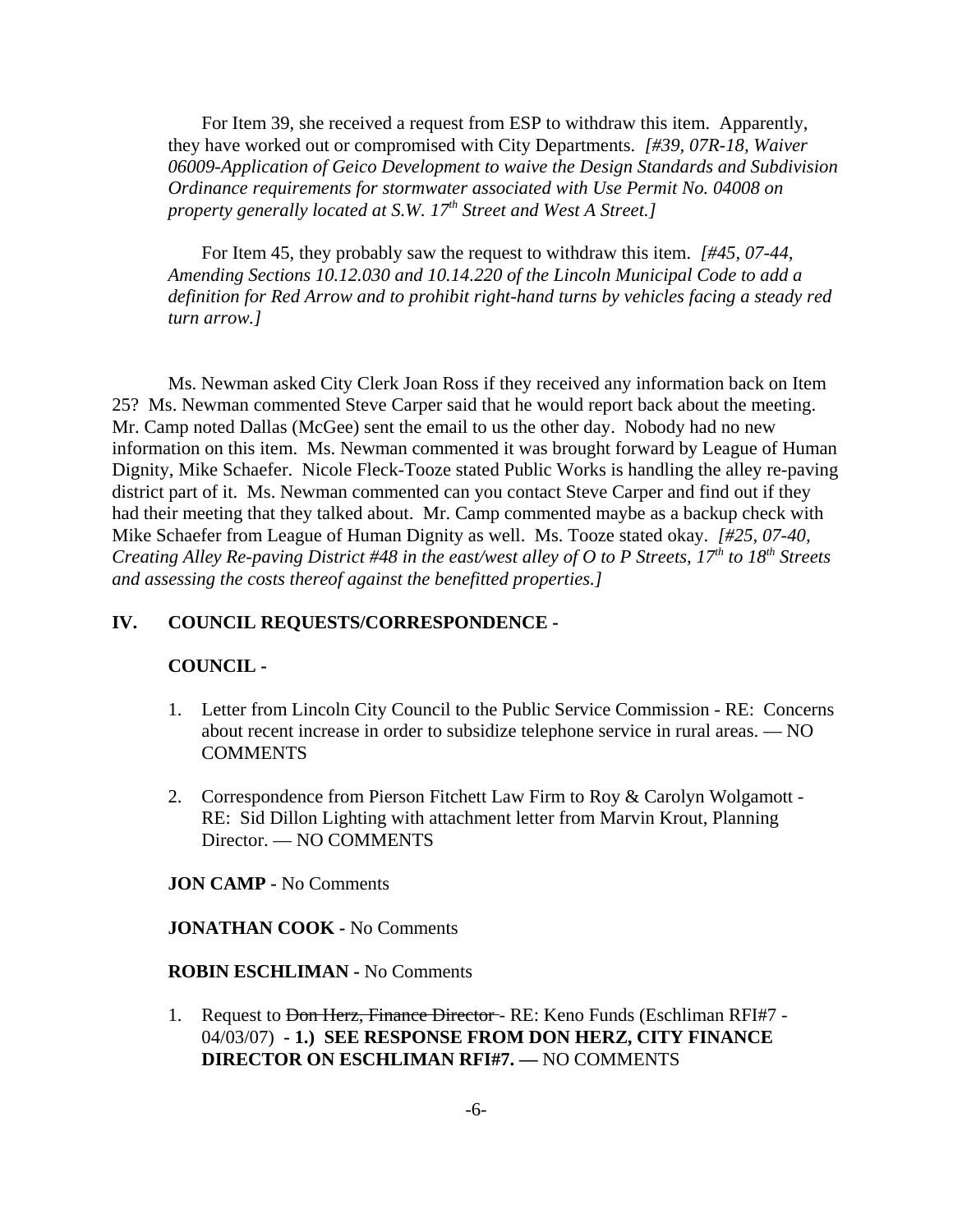#### **DAN MARVIN -**

Mr. Marvin stated he would like to speak with Karl Fredrickson (Public Works & Utilities Director) after the Directors' Meeting today.

#### **ANNETTE McROY -** No Comments

1. Letter from Kim Sturzenegger - RE: Process of Selection Design and Developer for Project at  $14<sup>th</sup>$  & "Q" Streets. — NO COMMENTS

**KEN SVOBODA -** No Comments

**PATTE NEWMAN -** No Comments

#### **V. MISCELLANEOUS -**

- 1. Email from Wayne Boles RE: FireWorks Egress Traffic Signs Needed. NO **COMMENTS**
- 2a. Email from Shannon McGovern RE: Drag Strip in Cass County? NO **COMMENTS**
- 2b. Email from Shannon McGovern RE: Omaha World Herald article. NO **COMMENTS**
- 3. Letter from business owners in the area of Plum to South Streets,  $14<sup>th</sup>$  to  $15<sup>th</sup>$  Streets - RE: Construction parking decisions affecting business owners. — NO COMMENTS
- 4. Newspaper Article & Note with locations RE: Graffiti from anonymous contributor. — NO COMMENTS
- 5. Interlinc Action Center E-Mail from Terri Vrchota RE: Problems with Time Warner. — NO COMMENTS
- 6. Email from Nebraska Economic Support Team RE: Motorsports locations consultants. — NO COMMENTS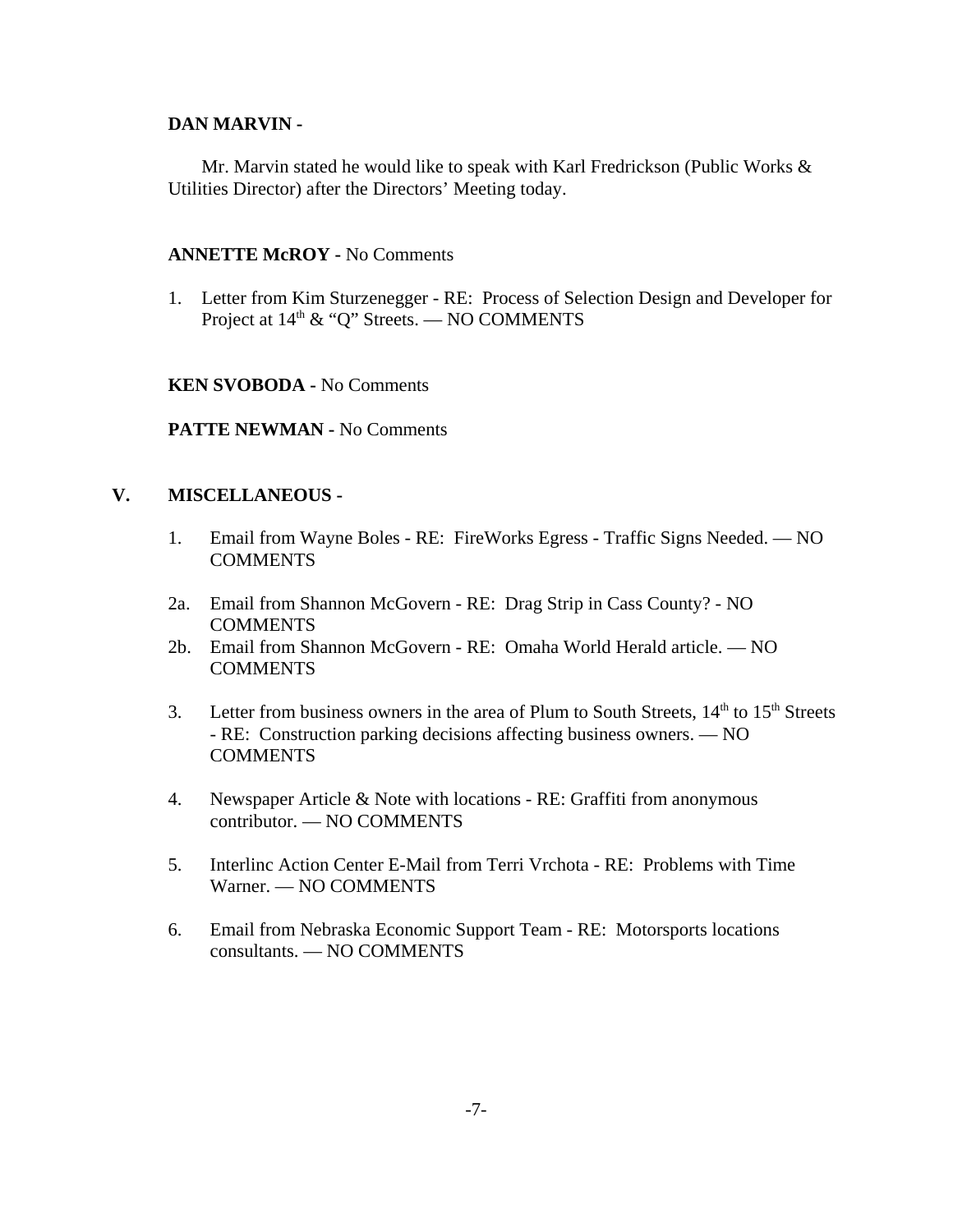## **ADDENDUM - (For April 9th)**

## **I. MAYOR -**

- 1. NEWS RELEASE RE: Candidate Debate Set For April 10 Debates to be taped and rebroadcast on 5 City-TV. — NO COMMENTS
- 2. NEWS ADVISORY RE: Mayor Seng's Public Schedule Week of April 7 through April 13, 2007 - Schedule subject to change. — NO COMMENTS

## **II. CITY CLERK - NONE**

## **III. CORRESPONDENCE**

**A. COUNCIL REQUESTS/CORRESPONDENCE -** 

## **ROBIN ESCHLIMAN -**

1. E-Mail from Kevin Burklund - RE: City Auditor. — NO COMMENTS

### **B. DIRECTORS AND DEPARTMENT HEADS - NONE**

### **C. MISCELLANEOUS -**

- 1. E-Mail from Tom Wanser RE: City Auditor. NO COMMENTS
- 2. E-Mail from John Davis RE: Resolution to save tax dollars-City Auditor. NO COMMENTS
- 3. E-Mail from Mark Duggan RE: Internal City Auditor. NO COMMENTS
- 4. E-Mail from John DuPont RE: City Auditor. NO COMMENTS
- 5. E-Mail from R. Weigel RE: City Auditor. NO COMMENTS

[End of Addendum]

## **VI. MEETING ADJOURNED - Approximately at 11:23 a.m.**

dm040907/tjg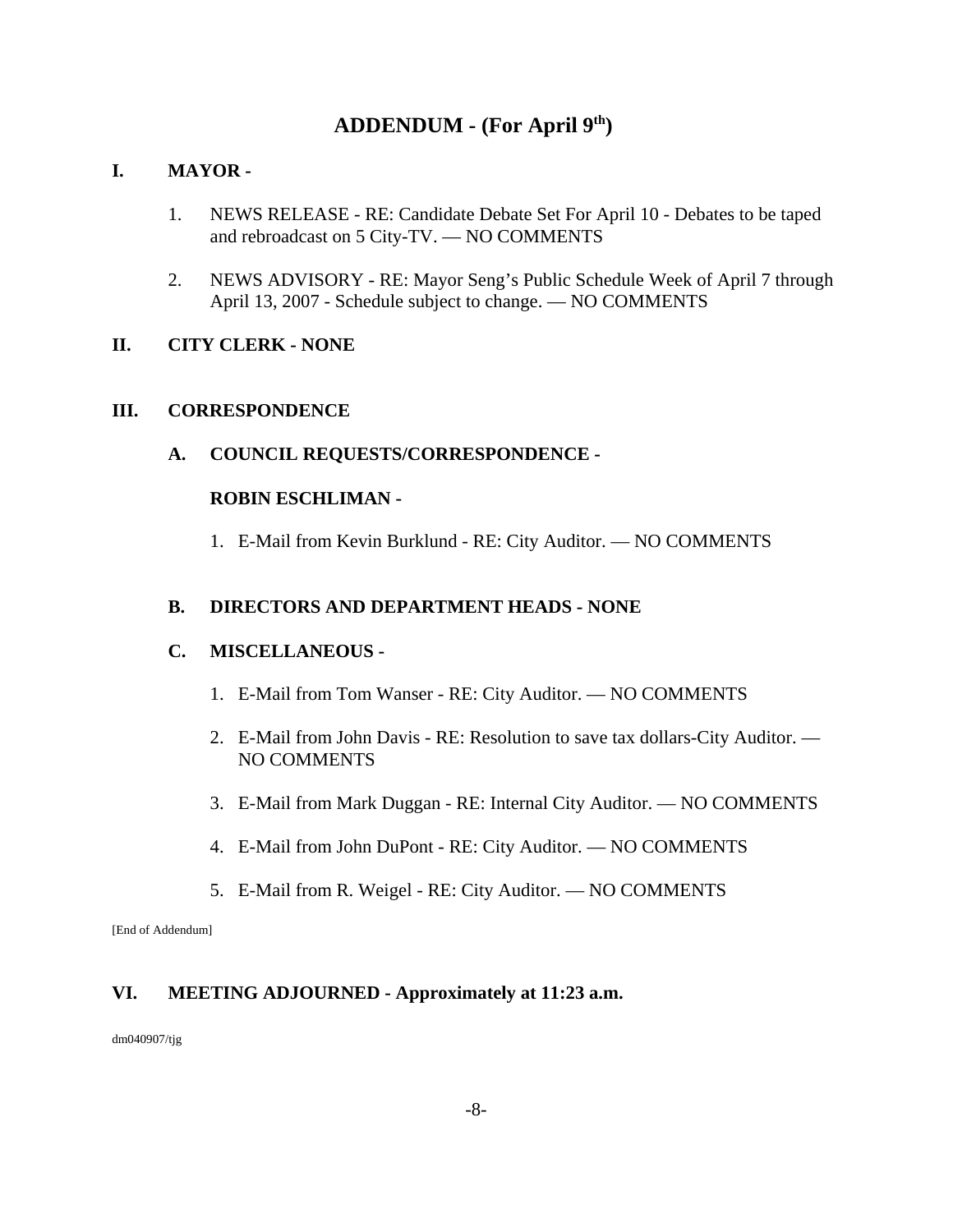Attachment'

## **DRAFT**

TAX INCREMENT FINANCING POLICY LINCOLN, NEBRASKA March 30, 2007

## **STATEMENT OF PURPOSE**

This policy outlines the use of Tax Increment Financing (TIF) in the City of Lincoln. Lincoln's purpose in the use of TIF is to remove blight, stimulate investment in deteriorating areas and stimulate job creation.

Tax increment financing (TIF) is a state authorized public funding mechanism for cities to use to help pay for public improvements associated with redevelopment projects in blighted and substandard areas. The Nebraska Community Development Law, Chapter 18, Article 21, Section 18-2103(11), enacted in 1980 allows communities to designate blighted and substandard areas that have a preponderance of deteriorating buildings, high unemployment, old structures, unimproved land, low-income residents, and/or a declining population as eligible for the use of TIF. State statutes limit Nebraska communities from declaring more than 35 percent of a city's geographic area to be declared blighted or substandard for the purpose of TIF financing.

# WHO IS IN CHARGE OF TIF DETERMINATIONS

The Urban Development Department is designated as the Redevelopment Authority for the City of Lincoln. As the Redevelopment Authority for the City, the Urban Development Department is the project manager for all projects involving TIF. Lincoln began TIF projects in 1982 and it has been used in more than 30 local projects. All projects are subject to final review and approval by the Mayor's office.

## **HOW IS THE TIF DETERMINED**

To be eligible to use TIF, the property must be in an area that has been declared blighted and substandard and must have a redevelopment plan that is recommended by the Urban Development Department and approved by the City Council.

The assessed value of the property in a TIF District as it existed one year before the project begins is the "base tax year value". An estimate, based on an appraisal, is made to determine the future assessed value of the property after the redevelopment. The difference between the original assessed value and the redeveloped assessed value is called the "tax increment." If the assessed value of the property after the redevelopment is less than the estimated "tax increment", it is the developer's obligation to pay the difference between the estimated "tax increment" and the actual "tax increment."

Property taxes are paid by the property owner on the new assessed value of the redeveloped property. All property taxes on the base year value continue to be distributed to the local tax authorities (LPS, City, County, NRD, SCC, etc.) The property tax collected on the tax increment is commonly used to finance bonds issued by the City to pay for public improvements. When the TIF district expires, not to exceed 15 years after inception, the local tax authorities then receive the additional property tax revenue resulting from the redevelopment.

## WHERE IS TIF ELIGIBLE TO BE USED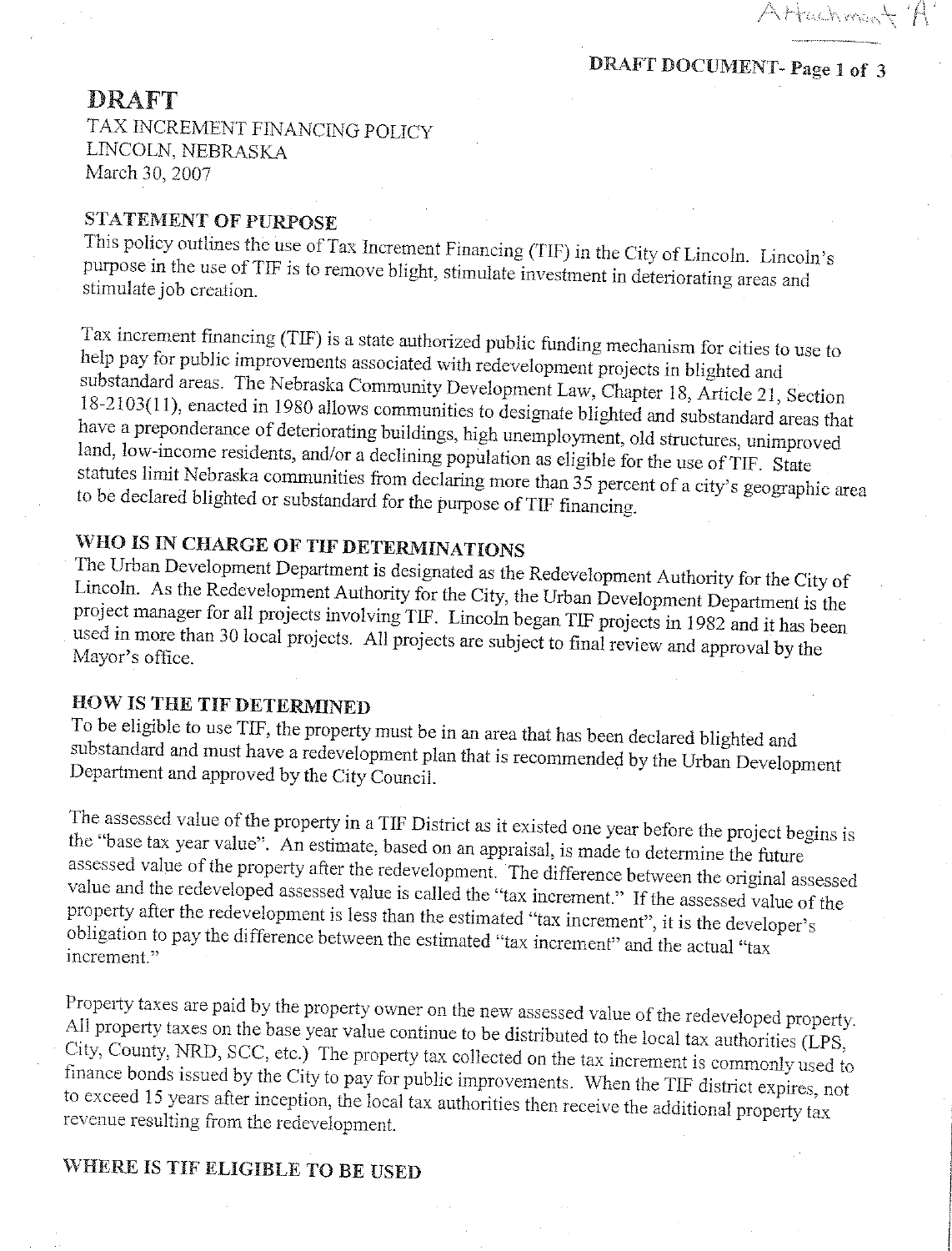## DRAFT DOCUMENT-Page 2 of 3

Lincoln blighted/substandard districts and TIF redevelopment projects are categorized into those inside the 1950 city limit called the "Core Area" and those outside the 1950 city limit called "Outer Area". In the "Core Areas" TIF is generally used to rehabilitate or replace deteriorated buildings and public infrastructure, while TIF is used in "Outer Areas" to provide public infrastructure to unimproved areas.

"Core Area" TIF Redevelopment Projects.

In 1982 downtown was the first area in Lincoln to be declared as blighted and substandard and eligible for redevelopment TIF projects to encourage private investors to redevelop deteriorating structures. Redevelopment plans have since been implemented primarily in the urban core or oldest areas of the City, including Clinton Neighborhood, Malone Neighborhood, North 27th Street, Havelock, University Place, Antelope Valley, 48th and O Streets, and South Street.

"Outer Area" TIF Redevelopment Projects.

In 2005, the City began also using TIF in unimproved areas. The post 1950 limit development sites, known, as "Outer Area" projects are generally located near the City's perimeter and are usually unimproved areas that lack infrastructure and stymie private redevelopment.

# WHAT PROJECT IS ELIGIBLE FOR TIF FUNDING

To be considered eligible for TIF financial support ALL projects must meet the following criteria:

1. The project must be located in an area declared blighted and substandard by the City Council.

2. The project must be in conformance with the City's Comprehensive Plan.

3. The developer must demonstrate that the project would not be economically feasible without TIF. This is commonly called the "but for" test, meaning the project would not occur, "but for" the availability of the TIF funding.

In addition "Core Area" and "Outer Area" TIF projects must also meet separate criteria to be eligible for TIF financing.

# Core Area TIF Project Criteria.

All Core Area TIF projects must be located inside the 1950 Lincoln city limits (see attached). The Project must achieve at least one of the following goals:

- Benefits low and moderate-income people or areas.

- Redevelops a building or site that displays a preponderance of substandard conditions or blight as defined by Nebraska state law.

- Redevelops a site that has displayed a pattern of declining real property assessments, as measured by the Lancaster County Assessor's Office.

- Rehabilitates a designated city landmark, a building listed on or eligible for listing on the National Register of Historic Places, or a building located within a local landmark district.